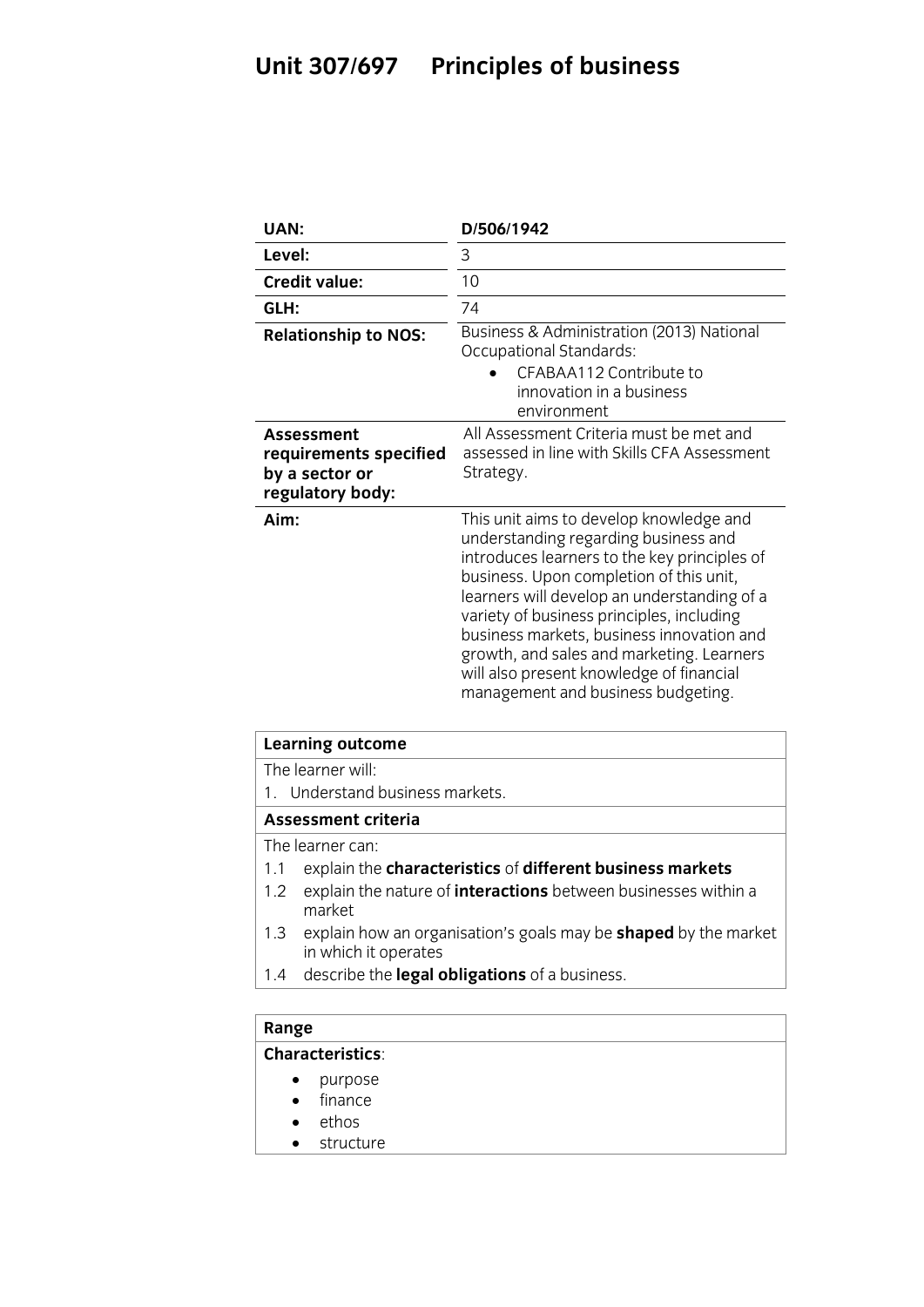- customers
- ownership

### **Different business markets:**

**Public Sector:** 

- Public Corporations<br>• Hospital Trusts
	- Hospital Trusts
	- Local Authorities and LEAs

### Private Sector:

- Sole Traders<br>• Partnershins
	- Partnerships
	- Private Limited Companies
	- Public Limited Companies

- 
- o charities<br>
o non-profit-making orga non-profit-making organisations

- e service providers<br> **e** retailers
	- retailers
	- wholesalers
	- manufacturers
	- extractive industries

- supply chain transactions
- logistics
- advertising<br>• collaboratic
- collaboration- eg loyalty rewards, discounts, joint promotions

- **Shapedon**<br> **Shaped**: Contract care
	- resource scarcity
	- urbanisation
	- ageing population
	- competition
	- economy

- **Legal of Strand Minimum Wage Act**<br> **A** Equality Act
	- Equality Act
	- Working Time Regulations Act
	- Data Protection Act 1998
	- Employment Rights Act
	- Human Rights Act
	- Health and Safety at Work Act
	- Companies Act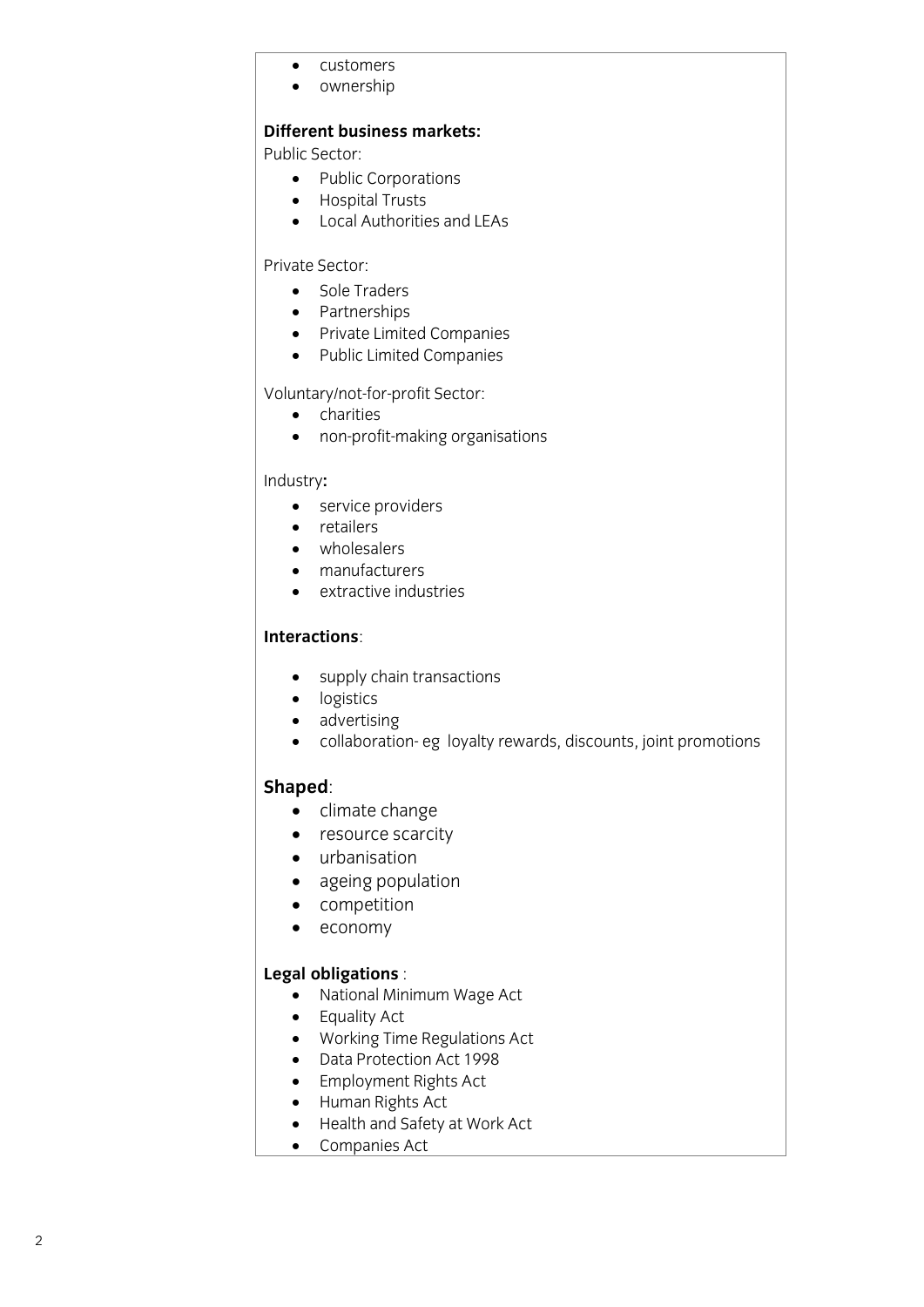## **Learning outcome**<br>The learner will:

2. Understand business innovation and growth.

### Assessment criteria

The learner can:

- 2.1 define business innovation
- 2.2 explain the uses of **models** of business innovation
- 2.3 identify sources of support and guidance for business innovation
- 2.4 explain the process of product or service development
- 2.5 explain the benefits, risks and implications associated with innovation. innovation.<br>The contract of the contract of the contract of the contract of the contract of the contract of the contract o

## Range<br>Models:

- **•** reviewing systems<br>• Customer value pro
	- customer value proposition
	- innovation ecosystem
	- social innovations
	- USPs

## **Learning outcome**<br>The learner will:

3. Understand financial management.

### Assessment criteria

The learner can:

- 3.1 explain the importance of financial viability for an organisation
- 3.2 explain the consequences of poor financial management
- $\frac{1}{2}$  explain different financial terminology 3.3 explain different **financial terminology**.

# **Range<br>Financial terminology**:

- VAT (value added tax)
	- capital gains
	- expenditure
	- revenue
	- profit (gross/net)
	- turnover
	- cash flow
	- balance sheet
	- liquidity
	- debtors<br>• creditors
	- creditors
	- capital<br>• assets
	- assets (fixed/current)
	- liabilities (fixed/current)
	- depreciation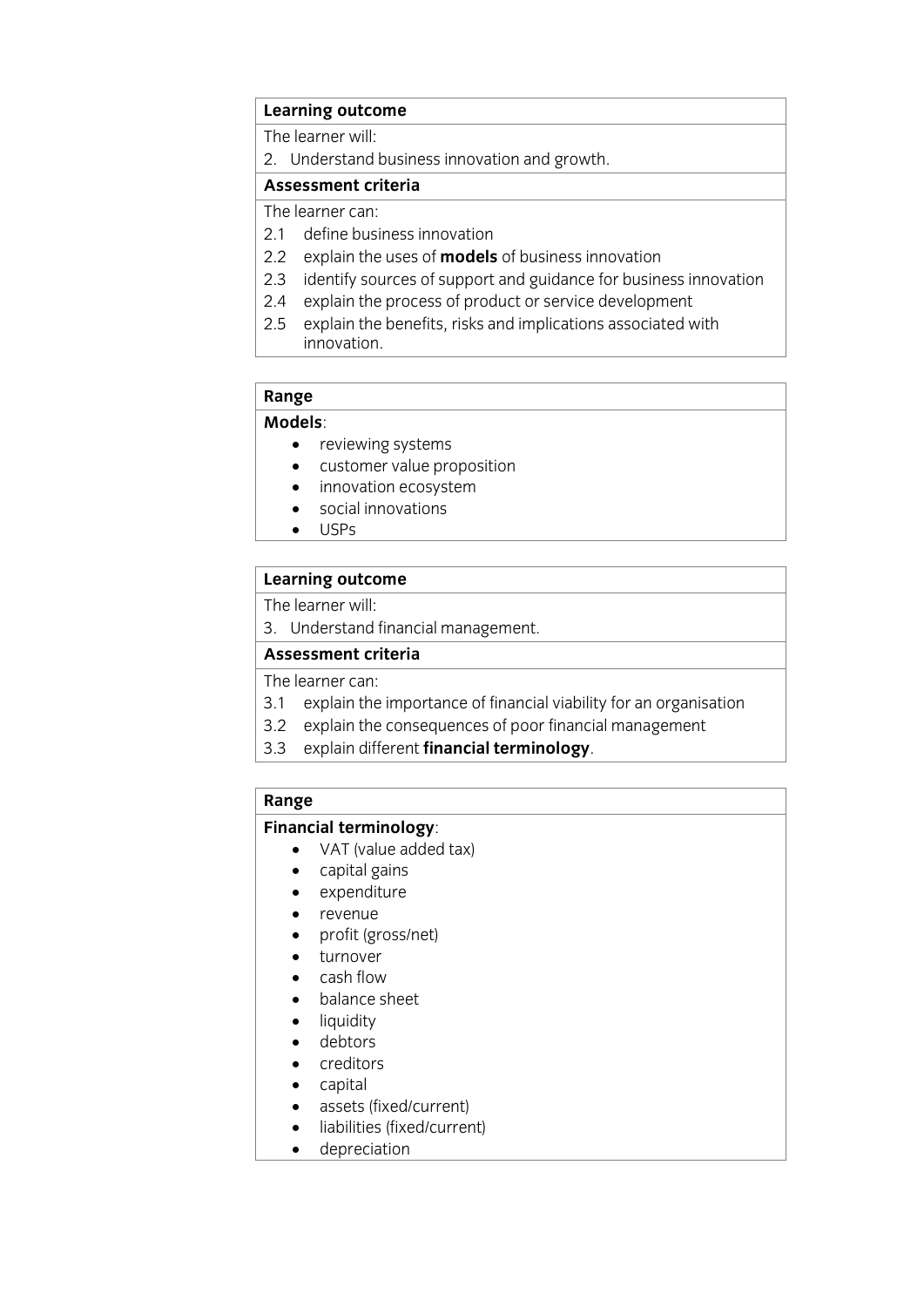• break-even

## **Learning outcome**<br>The learner will:

4. Understand business budgeting.

### Assessment criteria

The learner can:

- 4.1 explain the uses of a **budget**
- 4.2 explain how to manage a budget. <u>4.2 exploration of the management of the management of the management of the management of the management of th</u>

# **Range**<br>**Budget:**

- **•** capital • capital<br>• operati
- operational<br>• master
- master

## **Learning outcome**<br>The learner will:

5. Understand sales and marketing.

### Assessment criteria

The learner can:

- 5.1 explain the **principles** of marketing
- 5.2 explain a sales **process**
- 5.3 explain the features and uses of **market research**
- 5.4 explain the value of a brand to an organisation
- 5.4 explain the religionship hetween sales and ma 5.5 explain the relationship between sales and marketing. The relationship between sales and marketing. The re<br>The relationship between sales and marketing. The relationship between sales and marketing. The relationship b

# Range<br>Principles:

• The 4 Ps/7 Ps

### Process:

• 7 step sales process

### Market research:

- **•** qualitative<br>• *quantitative* 
	- quantitative.

### **Additional Guidance if delivered as Portfolio based**

Candidates will be expected to have carried out research on the range stated in each of the above learning outcomes. stated in each of the above learning outcomes.

Candidates will be required to submit a report of a minimum of 3000 words organisation of their choice. Not all of the range shown in each learning organisation of their choice. Not all of the range shown in each learning